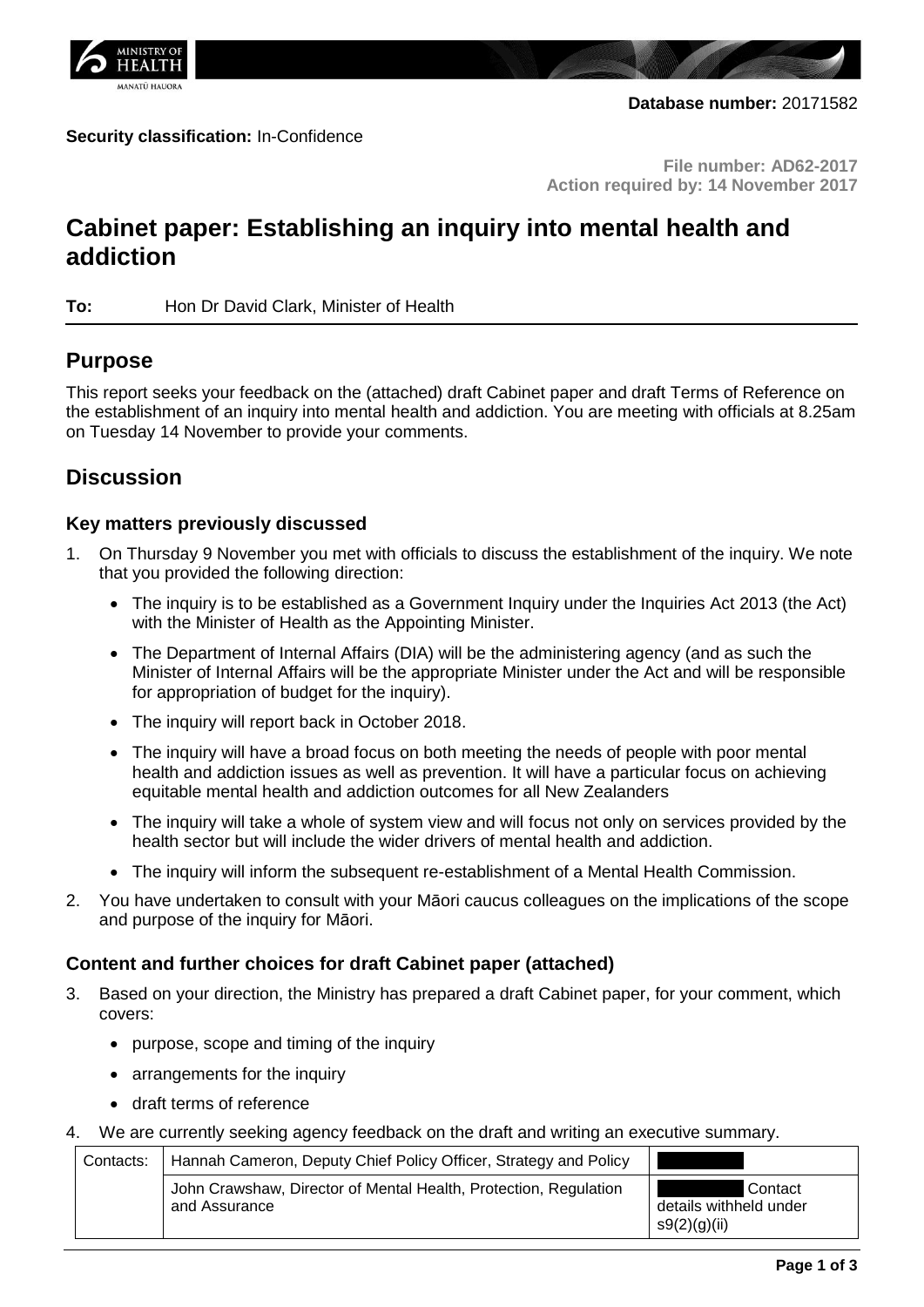

#### *Proposed inquiry Chair*

5. You may choose to identify a proposed Chair in the Cabinet paper or you may wish to take this matter to your Cabinet colleagues as an oral item.

#### *Suicide prevention strategy*

6. You have had initial discussions with officials about progressing a suicide prevention strategy alongside implementing immediate actions. You may choose to specifically include this work within the scope of the inquiry into mental health or progress it separately and in alignment within the inquiry.

#### *Second Cabinet paper*

- 7. A second Cabinet paper will be led by DIA as administering department and will be a joint paper from the Minister of Health and the Minister of Internal Affairs. It will cover:
	- final terms of reference for the inquiry
	- inquiry membership
	- fees for Chair and members
	- inquiry budget and appropriations.

### **Risks for inquiry**

#### *The inquiry takes too long*

8. The inquiry is to be completed by October 2018. Given the broad scope and complexity of the inquiry there is a risk that this timeframe will not be met. Typically, government inquiries do not meet initial proposed timeframes for a range of reasons, including availability of Chair and members and that the work programme is independently set by the inquiry, once established. Delays may incur criticism from the sector that the inquiry is taking too long and that more immediate outcomes are needed. This can be managed by consulting with the Chair to ensure that the Terms of Reference are feasible; as well as referring to ongoing work to address immediate service gaps and pressures.

#### *The inquiry does not produce robust results and tangible recommendations and actions*

9. There is a risk that the inquiry meets the timeframe but, because of its breadth and complexity, does not result in robust recommendations, tangible solutions and measurable actions. This can be mitigated by being explicit about the purpose and scope in the draft Terms of Reference and by having sufficient resource, appropriate panel members and a well-resourced secretariat.

#### *Managing conflicting sector and public expectations*

10. Sector and public expectations are wide ranging around the need for an inquiry, the scope of the inquiry, how long it should take and the nature of recommendations. There is a consistently strong voice for immediate, considered action to address critical issues. This can be managed by emphasising the immediate actions that will be undertaken alongside the broad based scope of the inquiry.

## **Key dates for process to establish an inquiry by mid-December 2017**

- 11. In order for the inquiry to be established by mid December 2017 the final Cabinet paper needs to be lodged with Cabinet Office by 10am Thursday 16 November for consideration by Cabinet on Monday 20 November. The key steps ahead of Cabinet paper lodgement are:
	- comments from you on this Cabinet paper to be provided to officials at your meeting at 8.25am on Tuesday 14 November
	- your comments, and comments from agency consultation, will be incorporated into the draft Cabinet paper and returned to you by close of play on Tuesday 14 November
	- you are required to consult with the Prime Minister and the Attorney-General